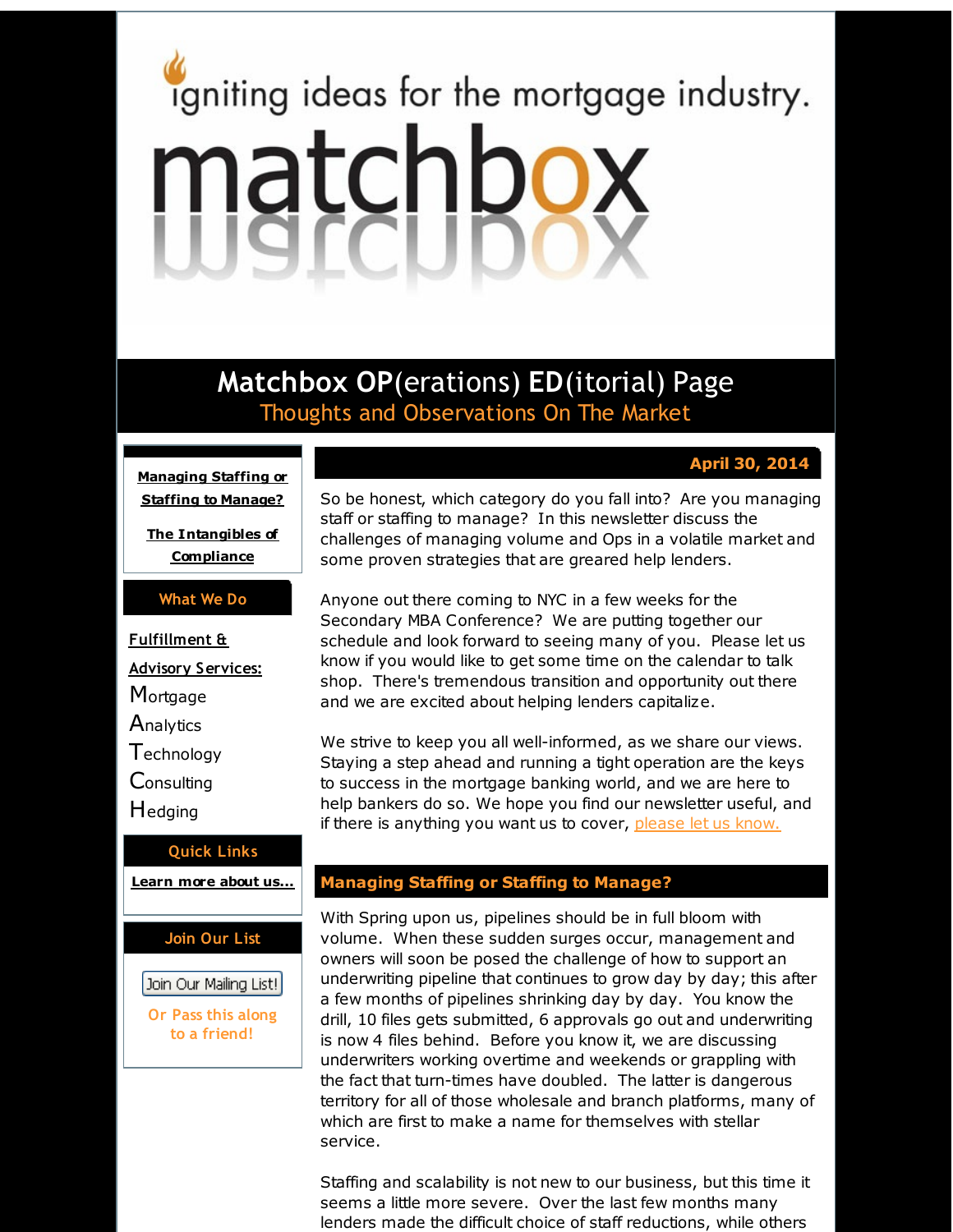retained their staff in hopes of business rebounding. The former is a move to right-size with an eye on the bottom line, but causes a severe challenge to bounce back. The latter is an investment in the future as corporate financials are weakened through overstaffing, but they are not facing the staffing battle now. The continuous cycle of balancing staff vs. volume has never been more challenging and while there is no right answer, there are some items that should be consistent. Regardless of volume levels, these qualities make the severe shifts in volume a bit more manageable:

**File Quality.** While Loan Originators will be the first to complain about turn-times, they have also been known to have their file quality drop at the first hint of increased volume. With so many things out of the Loan Originators control, the one thing that they do have 100% control of is file quality at submission. There is such a rush to get the file in and get in line, rather than keep the file for another day or so to make sure it is complete and has upto-date/accurate information. It seems to be an unwritten rule to accept deficient file quality when volume is busy. In our opinion it needs to be the opposite. File quality needs to be at its best when volumes are high so all facets of Ops can run at optimal efficiency.

**Pipeline Management.** When submitting a file, in addition to ensuring the file is complete, be aware of the timing of the contents within the file in association with the pipeline turn-times. For example, if a file has been around for a few months and is now coming back to life, make sure the credit report and credit file documentation is still current will not soon expire. Do locks have enough time to make it through Ops or are they first submitted with 7 days left, soon turning into a free extension? A 7-day turn time with documents that expire in 5 days causes bottlenecks or at least bumps in the process. Lenders (i.e. LO's and processors) should be aware of the pipeline and proactively update files to ensure they have the best chance to close in the expected timeline, with the least amount of "touches."

**Manage Priorities.** With a backed up pipeline, there will be priority requests or "rushes" on a daily basis which will increase on Friday's and month-end. All lenders should have a protocol for these requests as they can soon get out of hand. And it's not uncommon for these "rush" files to be pushed through Ops rather quickly to only stall on the LO or client side. This needs to be carefully managed as priorities can get out of whack rather quickly especially as volumes grow and turn-times increase. It is not wise to have one-off Underwriters and Closers make unilateral decisions on which files are priorities as they may not have the full perspective on the situation at hand.

**Manage Resources.** For lenders that retained staff over the past few months, you hopefully used some of that idle time to cross train. Managing resources in a productive manner should be a constant, even when volume slows down. A spike in applications soon leads to a spike in submissions, then a spike in closings, fundings and an overworked post-closing group juggling warehouse capacity. Departmental capacity can often be managed with some simple foresight and basic reporting. A well devised plan of staffing, setting standards, and cross training will go a long way. Too often employees and priorities are not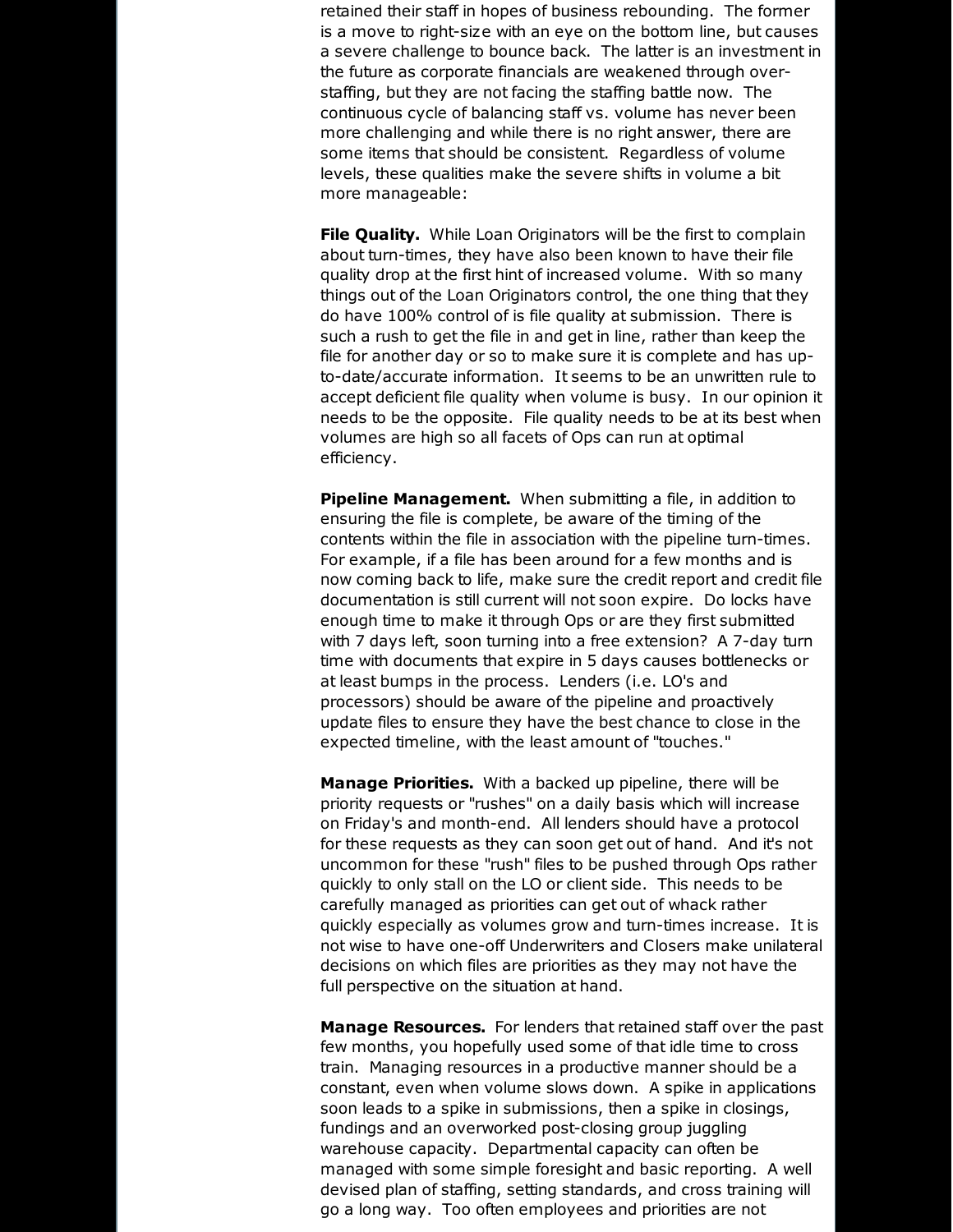managed with reports, goals, and minimum standards. Just last month we saw a client struggling with shipping turn-times. We recognized that the average shipper was sending 1-2 files a day as they had other responsibilities. Setting some standards and management strategies doubles their output within two weeks. This was especially key as they knew volume was going to surge in April and it was already an issue in February-March.

As the struggle to staff according in an volatile industry will continue, lenders should be very aware of the items they can always control. This focus will ease the shocks of a growing pipeline, and also allow for increased productivity regardless of environment. *If you have any concerns regarding production or efficiency levels, reach out to matchbox asap. It looks like volume is only starting to heat up.*

## **The Intangible of Compliance**

There is a statistic out there that estimates the cost of compliance on a per file basis has increased from \$70.00 per file to about \$400.00 per file. We've never been quite sure of how so many statistics are calculated as every lender's definition can be different. Regardless of the calculations, we see this number underestimated as there are many intangible costs of compliance. How are lenders accounting for some of the following?

Estimate the number of hours that were spent in December and January on the ATR/QM changes. Let's say conservatively, it was 50 hours per firm. We doubt that it was only the compliance department who spent time on this. Meetings with management, sales, secondary, lock desk, pricing engines/LOS admins, and Ops were also required. Adding those numbers up? Probably not, but there are a lot of hours invested in this update that are not accounted for in the 'cost of compliance'. After all, this is time that all departments are investing in compliance rather than time spent on growing or supporting the business. **There is a cost to that.**

We have seen many firms increase their compliance staff by 100%-500% in hopes of getting a handle on compliance. Then the auditors make a visit and management and other department heads are pulled in to help out. As many are unfortunately aware, lending in multiple states can mean non-stop audits throughout the year. There is a flurry of activity prior to each audit that pulls core management members away from their day to day. **There is a cost to that.**

We have seen many firms increase the expense of investing in compliance related software and yet still are being hit with tolerance cures and audit fines. It's also quite common to see investor kicks due to a compliance issue. This leads to pair-offs and new commitments at market price tothe second, third or fourth best execution outlet. Sure this gets rolled in to secondary or hedge performance, but it's really a compliance issue. **There is a cost to that.**

With a true appreciation of compliance in today's market, there is no escaping the rising costs. What is ultimately important is to